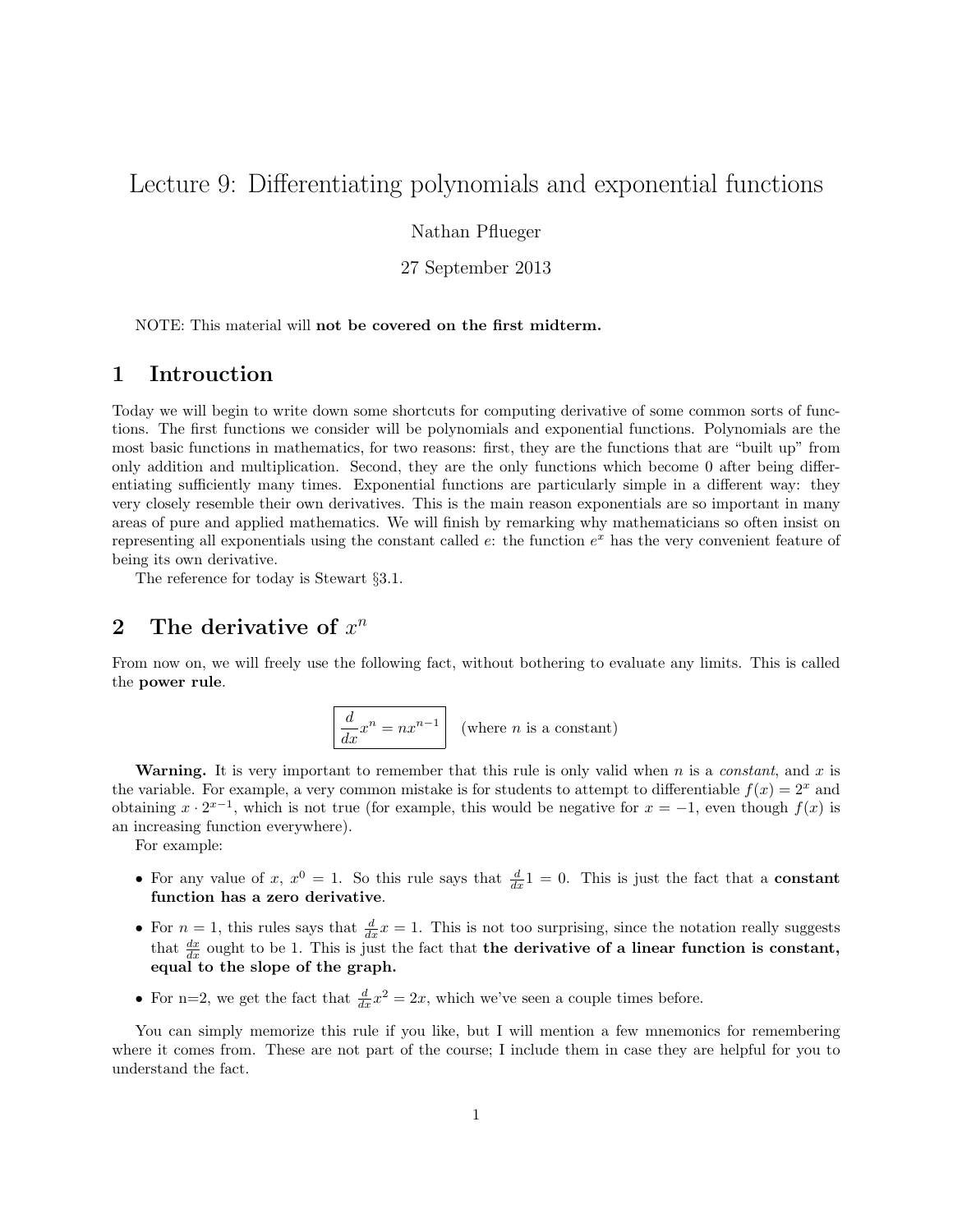#### 2.1 A visual mnemonic

Think of  $x^2$  as the area of a square with side length x. Now imagine that you change x be a very small amount,  $\Delta x$ . This changes the square as follows.



If  $\Delta x$  is very small, the change in the area of the square just consists of this little stripe, of width  $\Delta x$ . This stripe is essentially two pieces, each of length x and width  $\Delta x$ . So this suggests that  $\Delta x^2 \approx 2x\Delta x$ . (In fact,  $\Delta x^2$  is exactly  $2\Delta x + (\Delta x)^2$ ; the second term becomes negligible in the limit).

A similar picture results when you imagine  $x^3$  as the volume of a cube with side length x, although it is somewhat tricky to draw on a page. Here is a rough sketch.



The cube grows out in three directions. Each direction gives one slice, of thickness  $\Delta x$  and area  $x^2$ . So it appears from this picture that  $\Delta(x^3) \approx 3x \Delta x$ .

It takes a bit of imagination, but you can convincr yourself that the same picture should be true in 4 or more dimensions also – an *n*-dimensional "hypercube"<sup>1</sup> grows outward in *n* directions, each of which leads to a  $(n-1)$ -dimensional hypercube. Thus  $\frac{d}{dx}x^n = nx^{n-1}$ .

### 2.2 Expanding  $(x+h)^n$

Some of you may know the trick where you can use Pascal's triangle to expand the expression  $(x+h)^n$ . This is one way to get the power rule. Actually, though, one basic insight is that you don't need to expand the whole thing: just the first two terms will suffice. Just group anything that is multiplied by  $h^2$  together and don't bother to computer what exactly it is. Notice that:

<sup>&</sup>lt;sup>1</sup>This is the real word used by mathematicians.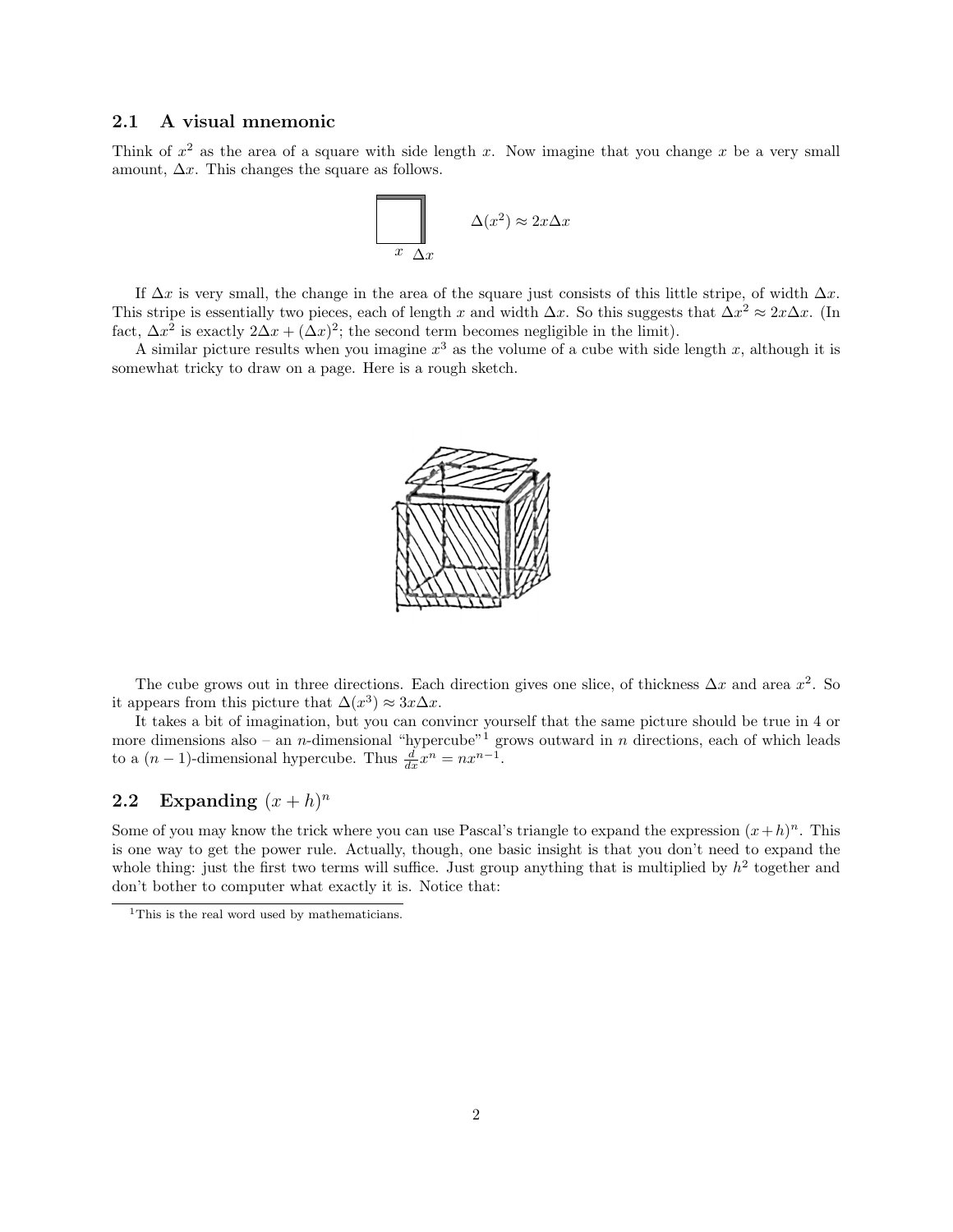$$
(x+h)^2 = x^2 + 2xh + h^2
$$
  
\n
$$
(x+h)^3 = (x+h)(x+h)^2
$$
  
\n
$$
= (x^3 + 2x^2h + h^2(\cdots)) + (x^2h + h^2(\cdots))
$$
  
\n
$$
= x^3 + 3x^2h + h^2(\cdots)
$$
  
\n
$$
(x+h)^4 = (x+h)(x+h)^3
$$
  
\n
$$
= (x^4 + 3x^3h + h^2(\cdots)) + (x^3h + h^2(\cdots))
$$
  
\n
$$
= x^4 + 4x^3h + h^2(\cdots)
$$

This pattern continues. For any positive integer n, expanding  $(x+h)^n$  yields  $x^n + nx^{n-1}h + h^2(\cdots)$ (where I don't care what all has been shuffled together into this  $\cdots$  symbol). The result of this is that the slope of secant line to the graph  $y = x^n$  has slope  $\frac{(x+h)^n - x^n}{h}$  $\frac{h^{n}-x^{n}}{h} = \frac{nx^{n-1}h + h^{2}(\cdots)}{h}$  $\frac{h}{h}$ , or in other words  $nx^{n-1} + h(\cdots)$ . The limit as  $h \to 0$  is therefore just  $nx^{n-1}$  – everything grouped together under the  $\cdots$ disappears because it is multiplied by  $h$ , which becomes 0.

## 3 Differentiating polynomials in general

All that is needed to differentiate any polynomial are the following two basic rules. In words: the derivative of a sum is the sum of the derivatives, and the derivative of a constant multiple is the same constant multiple of the derivative. In symbols, these rules are:

- 1.  $\frac{d}{dx}(f+g) = \frac{d}{dx}f + \frac{d}{dx}g$ .
- 2. For C a constant,  $\frac{d}{dx}(Cf) = C\frac{d}{dx}f$ .

Warning. It is very important that C is a constant here. If it is also a function of  $x$ , the correct method to use is called the product rule, which we'll see later.

This two rules, with the power rule, make it simple to evaluate the derivative of any polynomial. For example:

$$
\frac{d}{dx}(7x^4 + 4x^2 + 9x + 2) = \frac{d}{dx}(7x^4) + \frac{d}{dx}(4x^2) + \frac{d}{dx}(9x) + \frac{d}{dx}(2)
$$
\n
$$
= 7\frac{d}{dx}x^4 + 4\frac{d}{dx}x^2 + 9\frac{d}{dx}(x) + 2\frac{d}{dx}(1)
$$
\n
$$
= 7 \cdot 4x^3 + 4 \cdot 2x + 9 \cdot 1 \cdot 1 + 2 \cdot 0
$$
\n
$$
= 28x^3 + 8x + 9
$$

I've only shown these steps in full detail to emphasize that all we are using are the power rule and the rules for sums and multiples. You are free to skip straight to the last line in your work (or to the second to last if the multiplication is a tricky).

## 4 Differentiating exponential functions

We can't quite differentiate exponential functions immediately from the limit definition of derivative, but the limit definition still shows something fairly remarkable.